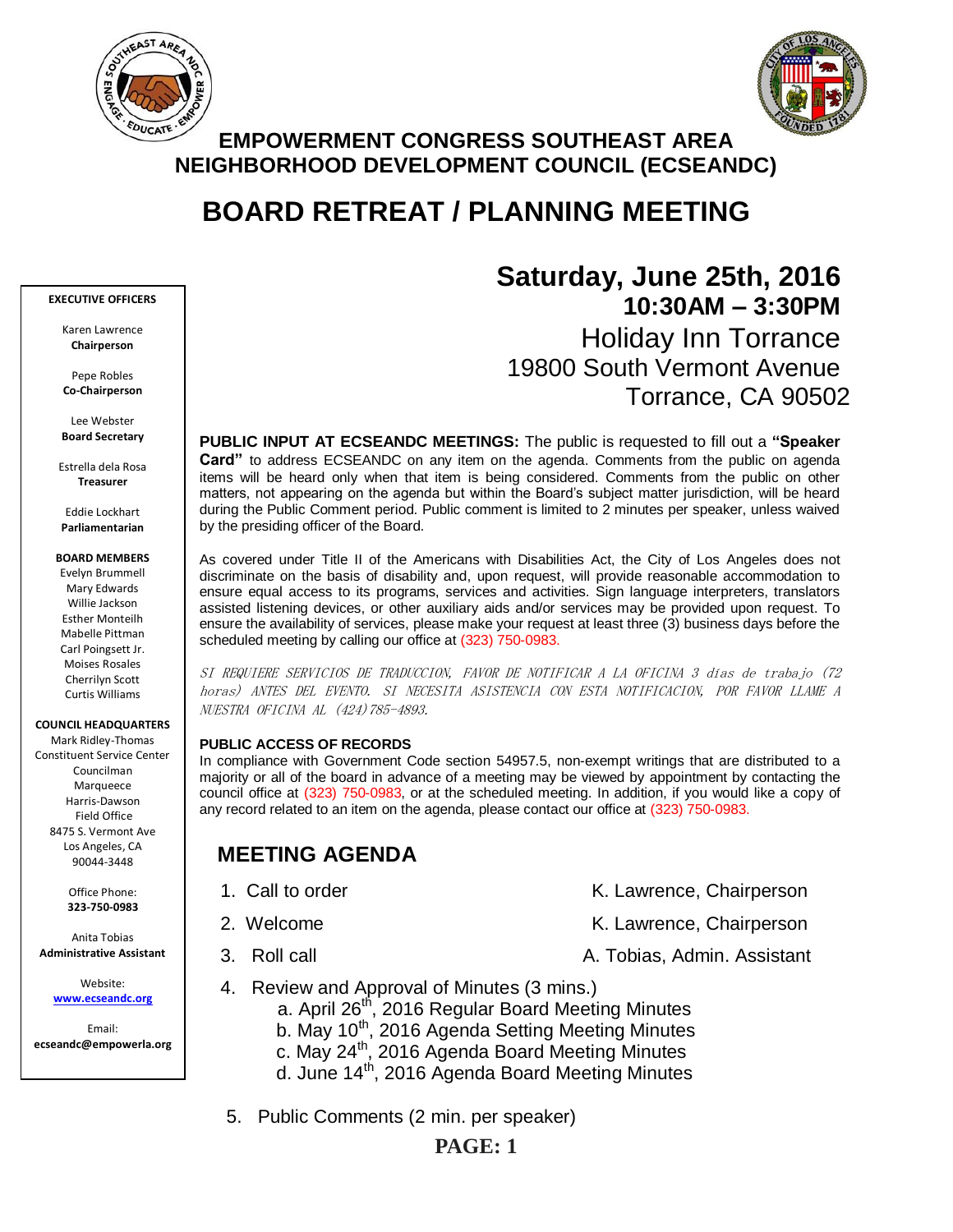## 6. New Business

- a. Discussion and Board Motion regarding Budget Adjustments to line items AUD and ADV.
- b. Discussion and Board Motion regarding purchasing Audio Equipment.
- c. Discussion and Board Motion regarding Rental of Storage Unit for Property and Supplies of the ECSEANDC.
- d. Presentation and Discussion regarding 2016 2017 Calendar.
- e. Presentation and Discussion regarding 2016 2017 Budget.
- f. Presentation and Discussion regarding 2016 2017 Neighborhood Council Strategic Plan.
- g. Presentation and Discussion regarding Area Reps and Area Assemblies.
- h. Discussion and Board Motion regarding Agenda for  $4<sup>th</sup>$  Tuesday Meeting on 6/28/2016:
	- h1. Time: 6:30pm 9:00pm
	- h2. Seating of New Board
	- h3. Speaker(s)
- i. Discussion and Board Motion regarding assigning outgoing Board Members Duties to New Board.

## *Duties include but may exceed listed items:*

- i1. Second Signature / Card Holder
- i2. Agenda Creation and Posting
- i3. Maintaining and Updating Database
- i4. Sending Outreach Mailers
- i5. Contacting SLOs to attend NC Meeting
- j. Discussion and Board Motion regarding Thank You Cards for the attendees at our Councilman Brunch on Jan., 23<sup>rd</sup>, 2016. **(Ms. Monteilh and Ms. Lawrence)**
- k. Discussion and Board Motion regarding purchasing a Flag and Standing Pole. **(Ms. Monteilh)**
- l. Update and Discussion regarding NEW Email Addresses for Board (ie: Karen.Lawrence@ecseandc.org)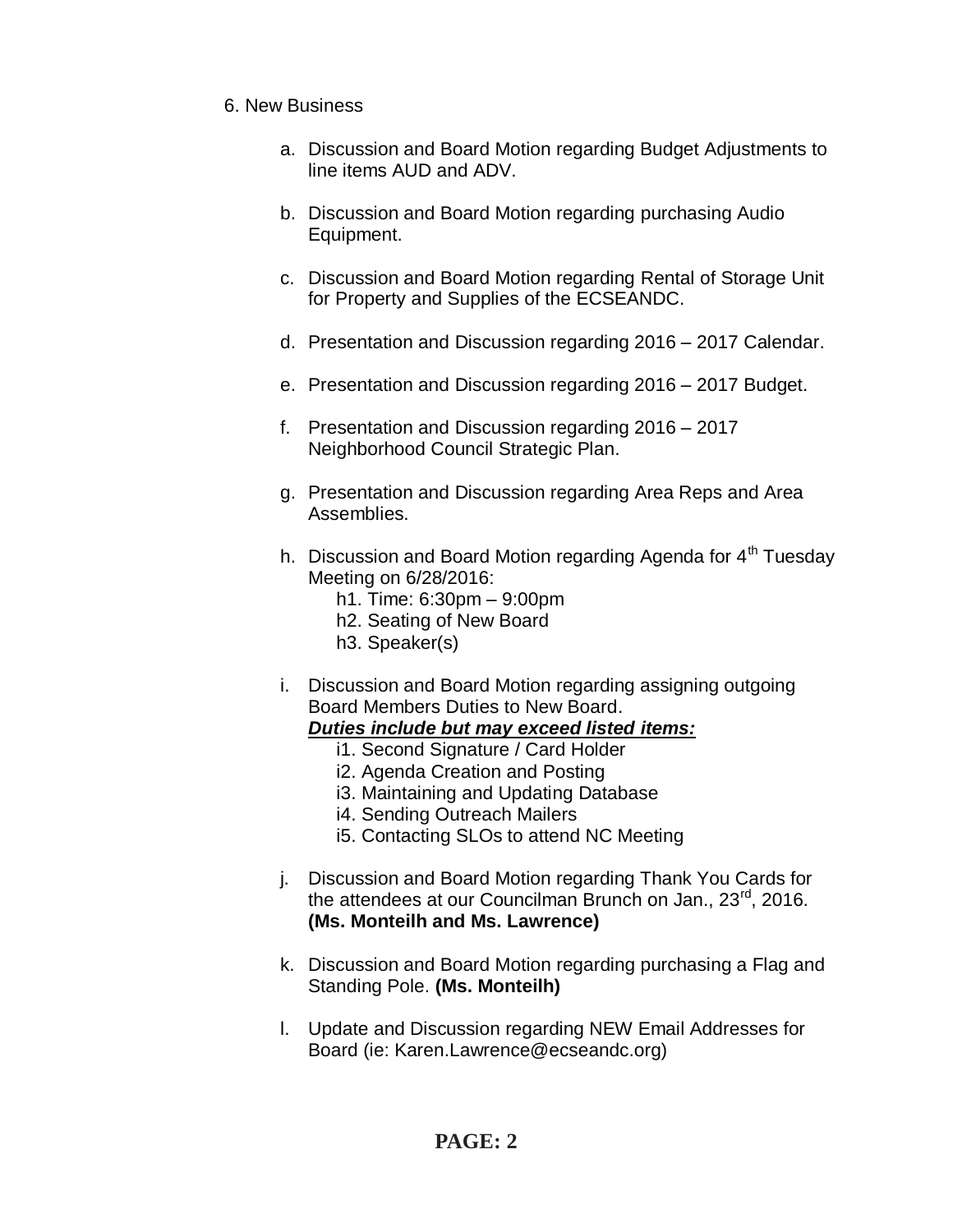- 7. Unfinished Business (5 min. per item)
	- a. Update regarding "Memorial Day Veteran Resource Fair" on Saturday, May 28th, 2016, 9am – 1pm at the MRT Constituent Center – 8475 S. Vermont Ave., LA,CA 90044 **(NTE \$550 from)**
	- b. Update regarding Purchase of an Office Printer. **(NTE \$900.00 from OFF)**
	- c. Updates and Discussion regarding 7-11 Convenience Store "Letter of Support"; Board Approved on January 12<sup>th</sup>, 2016.
	- d. Updates and Discussion regarding the Tunnel in front of Figueroa Street School at 510 W. 111<sup>th</sup> St., LA, CA 90044. **(Ms. Monteilh and Ms. Lawrence)**
	- e. Update on "CD8 End of Term Grant" for \$15,000.00 awarded to the ECSEANDC for Beautification.

## **END OF ACTION ITEMS**

Committee Reports (2 min. per committee)

- a. Budget Committee Chair  **E. dela Rosa**
- b. Outreach Committee Chair **Dans** Vacant
- c. Quality of Life Committee Chair Vacant
- d. Beautification Committee Chair E. Monteilh
- e. Public Safety Committee Chair. E. Monteilh
- f. Youth/ Young Adults Comm. Chair Vacant
- q. Land Use Committee Chair **1988** Vacant
- h. Hospitality Committee Chair  **C. Scott**
- 
- 
- 
- 
- 
- 
- 
- 

8. **Board Vacancy:** Discussion and Possible Board Vote (5 min.) Below are the ECSEANDC vacant board seats. Please See Bylaws for Duties & Responsibilities also Article 6 section 2E page 9.

**VACANCY - a) Area Rep 2B**

**b) Youth Representative**

- 9. Board Member Comments (5 min.)
- 10. Chair Closing Comments (3 min.)
- 11. Adjournment

## **ANNOUNCEMENTS**

*Neighboring Neighborhood Council Meetings:* o WATTS

- o Board Meeting: 2nd Tuesday of the month at 6:30pm, meeting location: watts senior citizen center; 1657 E. Century Blvd., Los Angeles, Ca 90002- 2987, office location and phone number:10221 Compton Ave. #203, Los Angeles, CA 90002 (323) 564-0260
- o HARBOR GATEWAY NORTH
- o Board Meeting: 4TH TUESDAY OF THE MONTH AT 7:00 PM, Meeting Location: 135th Street Elementary School 801 W. 135TH Street, Gardena, Ca 90247-2154, Office Location And Phone Number: PO Box 3723, Gardena, CA 90247, (310) 768-3853, <u>harborgatewaynorth.org وCOMMUNITY & NEIGHBORS FOR 9<sup>™</sup> DISTRICT UNITY</u>
- o Board Meeting: 4th Friday Of The Month At 4:30 Pm, Meeting Location; Estelle Van Meter Center Sr. Center 606 E. 76th Street, Los Angeles,
- 90001-2802, office location and phone number; 7600 S. Avalon Blvd. Los Angeles, CA 90001, (323) 750-0496 EMPOWERMENT CONGRESS SOUTHWEST AREA NDC
	- o Board Meeting: 3rd Monday of the month at 6:30 pm, Mark Ridley-Thomas Constituent Service Center 8475 S. Vermont Ave, Los Angeles 90044- 3448, office location and phone number; 8475 S. Vermont Ave, Los Angeles, CA 90044 – 3448, (323) 789-1434.
- o VOICES OF 90037